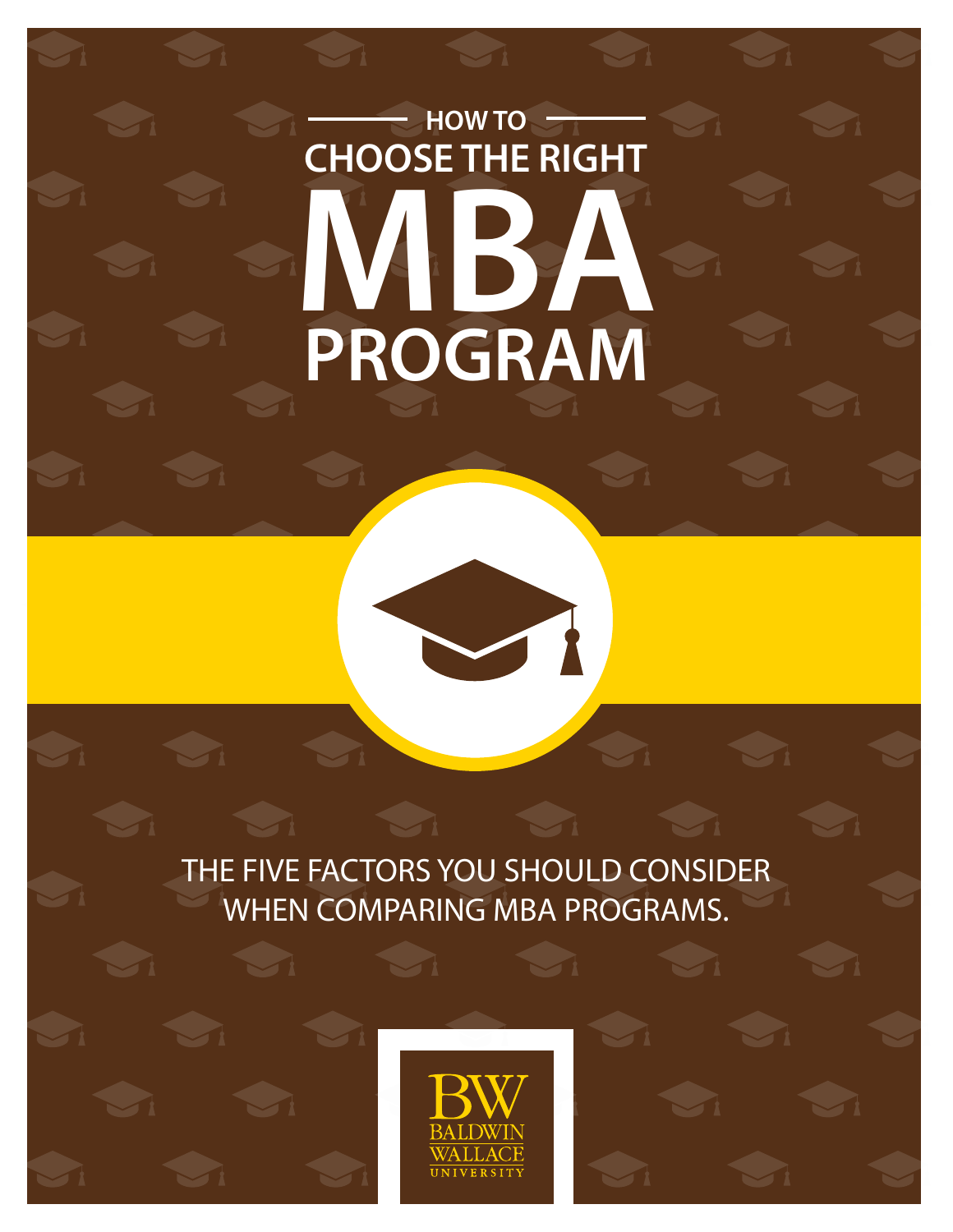

# **1. CHOOSING A PROGRAM THAT IS FLEXIBLE WITH YOUR SCHEDULE.**

A majority of professionals that look for an MBA degree often choose a program that is flexible with both their work and family schedules. While a majority of programs stress flexibility, it's important that you keep a few factors in mind.

#### **Full or Part-Time?**

As a busy professional, you don't want to sacrifice the quality of your work, or commitment to your career in exchange for attending an MBA program. While some programs may tout their flexibility with scheduling, each program you research will require a commitment, both inside and outside of the classroom. It's important that you research the full time requirements of



each program carefully, examining the entire program's class and meeting schedules.

#### **Online vs. Hybrid?**

A popular choice with many professionals lately is to participate in online MBA programs. While these may be convienent, you may be sacrificing valuable networking and teambuilding opportunities by studying online only. If online education fits better with your schedule, investigate a hybrid program that allows you to attend a majority of your classes online, while still providing you several in-classroom opportunities to collaborate and network with students and professors on a weekend session.

#### **Baldwin Wallace Approach to Flexibility**

Baldwin Wallace offers both traditional and hybrid MBA programs that are flexible with your schedule needs. With our traditional MBA programs, a student can structure the number of classes taken each semester to fit better with their work and family schedules, along with their budget. Our hybrid MBA program allows students to complete three-quarters of their coursework online, while meeting on campus for just seven weekend sessions over the twoyear program.

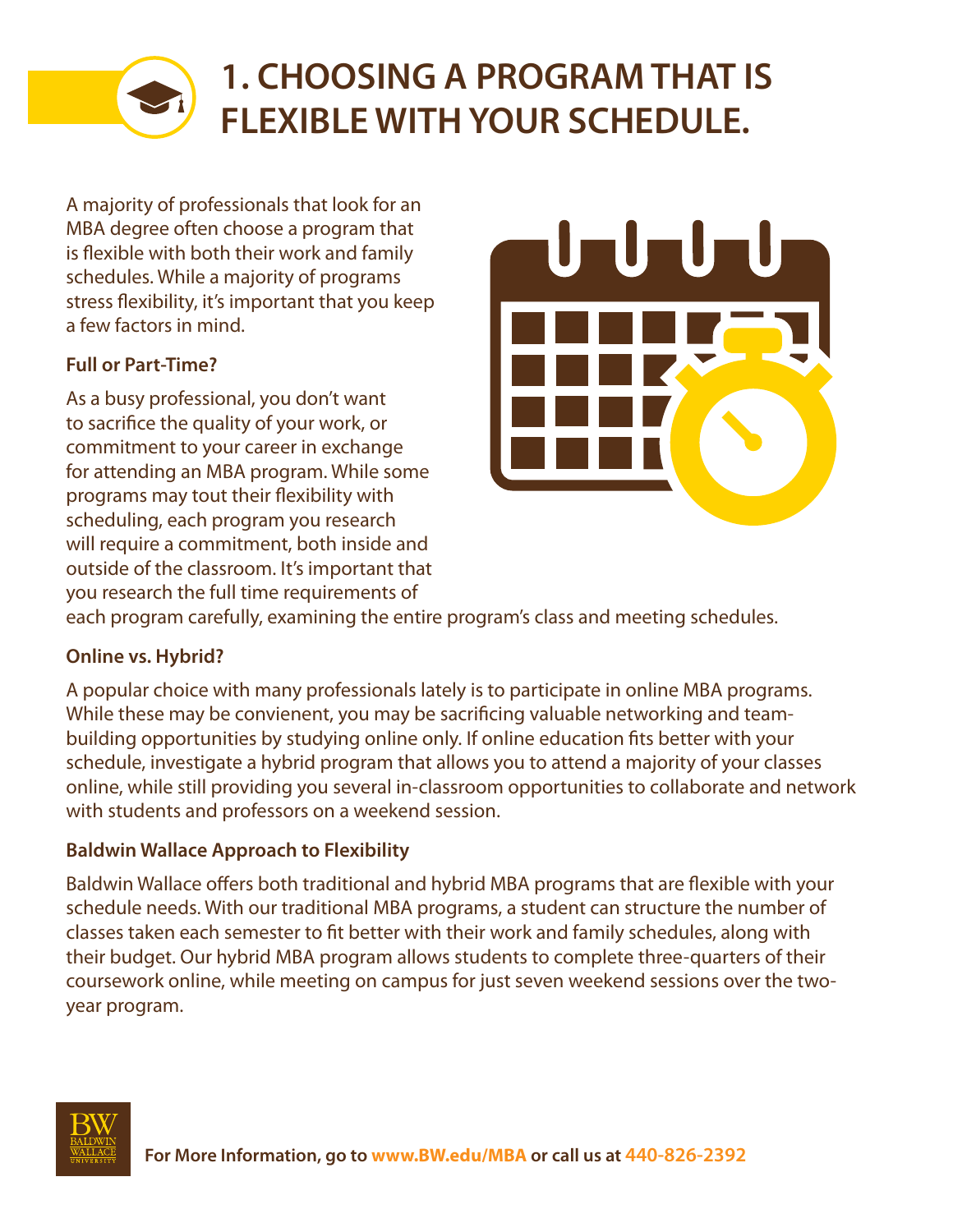# **2. CHOOSING A PROGRAM THAT WILL PROVIDE THE BEST RETURN ON INVESTMENT.**



After deciding that now is the time to return to school for an MBA you need to establish the main reason you are pursuing the degree. Are you looking for a career change? Or are you looking to improve your knowledge and value in a current position or promotion track? The answers to these questions should help you decide on an MBA program that will provide the best return on investment.

#### **Choosing a MBA Program & Faculty**

The right MBA program can help your career get moving in the right direction and provide the best return on investment. It's important that when choosing a school to ensure there is a program that is relevant to your particular career ambitions, and taught by faculty members that have been successful in that area of study and work.

#### **Make a List of the Things That Matter To You**

A popular way to choose a program that fits your career needs is to create a list of the attributes and skills that matter to you and can help you succeed professionally. Once you have determined which skills you want to focus on, you are in a better position to consider the various MBA specialties and programs that are available to you. When reviewing MBA programs, it's important to use this matrix when comparing not only the school itself, but also the various MBA programs it offers.

#### **Helping You To Reach Your Professional Goals.**

Baldwin Wallace is focused upon teaching and helping you reach your career and MBA objectives. With seven different areas of concentration, taught by a distinguished group of faculty, Baldwin Wallace provides intense support that can help you succeed academically and professionally. Our pragmatic/applied approach to your degree allows you not only to learn about business theory and knowledge, but also engages with you on how to apply that theory and business knowledge in your specific industry. This approach puts you in the best possible position for further career growth, developing key leadership skills by building a strong foundation of business theory and applicable knowledge.

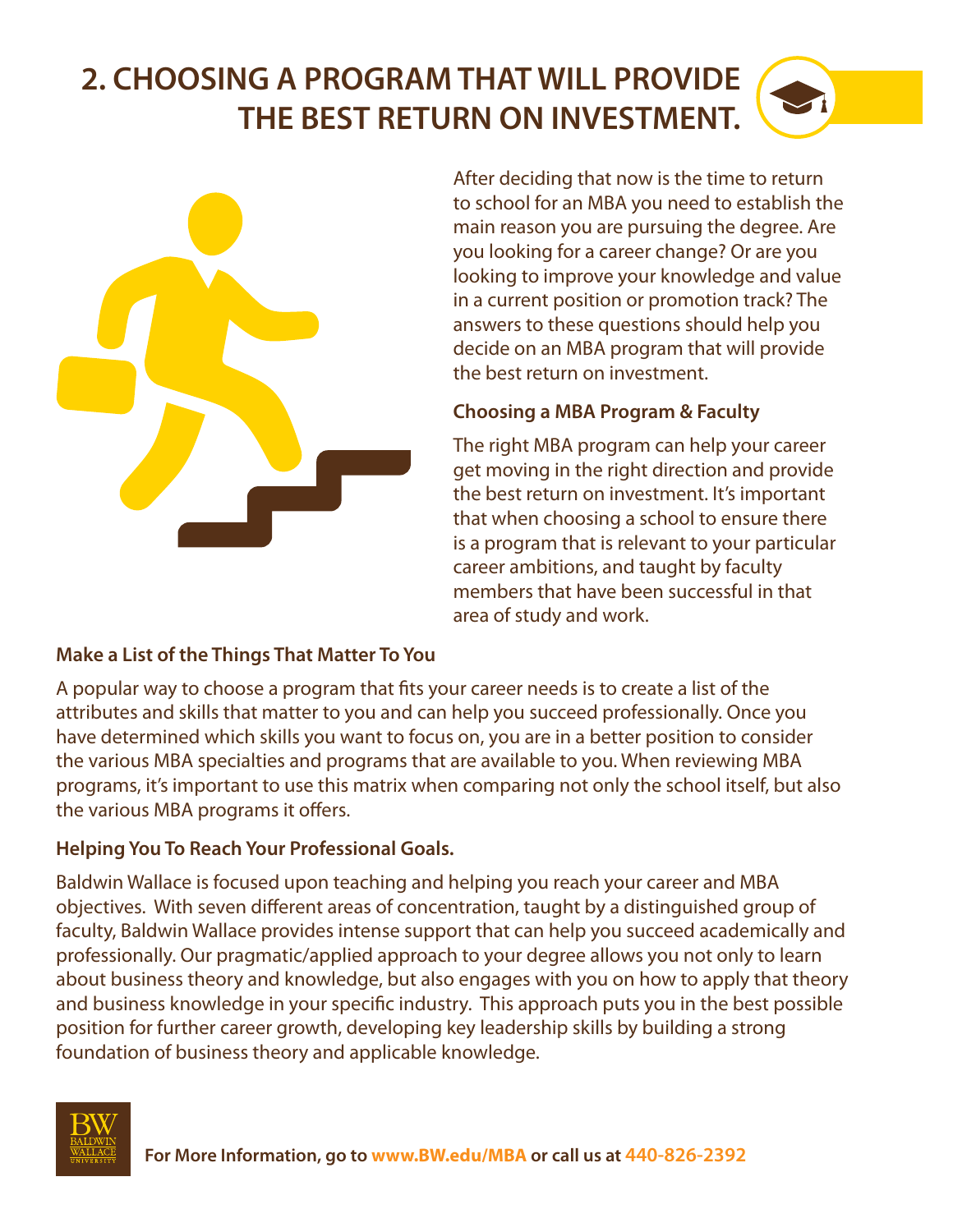

# **3. CHOOSING A PROGRAM THAT FITS YOUR BUDGET OR TUITION REIMBURSEMENT.**

An MBA degree is an important and costly investment that professionals make in themselves to achieve their career ambitions. So when choosing an MBA program, review the payment programs available to you as a potential student.

#### **Flexible Payments & Tuition Reimbursement**

Often, corporations offer some sort of tuition reimbursement plan for their employees that allows them to further their education with an MBA degree. It's important that when reviewing your options, you look for a program that allows you the flexibility to manage out-of-pocket expenses. Some programs have a flexible payment program, that allows you to structure the number of classes taken



to coincide with the level of tuition reimbursement offered by their company.

#### **Return on Investment**

Enhancing your return on investment is an important factor when choosing an MBA program. Look for the value being provided by the program through networking opportunities from fellow students and faculty, as well as the institution's reputation in the local business region. Fortunately, according to a recent GMAC survey, the return on investment for MBA students is rapid, with the average payback within 4 years, and 86% of graduates meeting or exceeding their salary expectations after completion.

#### **Baldwin Wallace - Affordable Cost & High Return on Investment**

Baldwin Wallace has a strong reputation in the Northeast Ohio region and Midwest United States as a quality center for MBA education, with over 40 years of educating MBA professionals. Your business network will greatly expand through an MBA program with BW, with over 400 current MBA students whom are working professionals, 6,500 MBA graduates, and a distinctive faculty composed of outstanding and well connected academicians and experienced local business leaders.

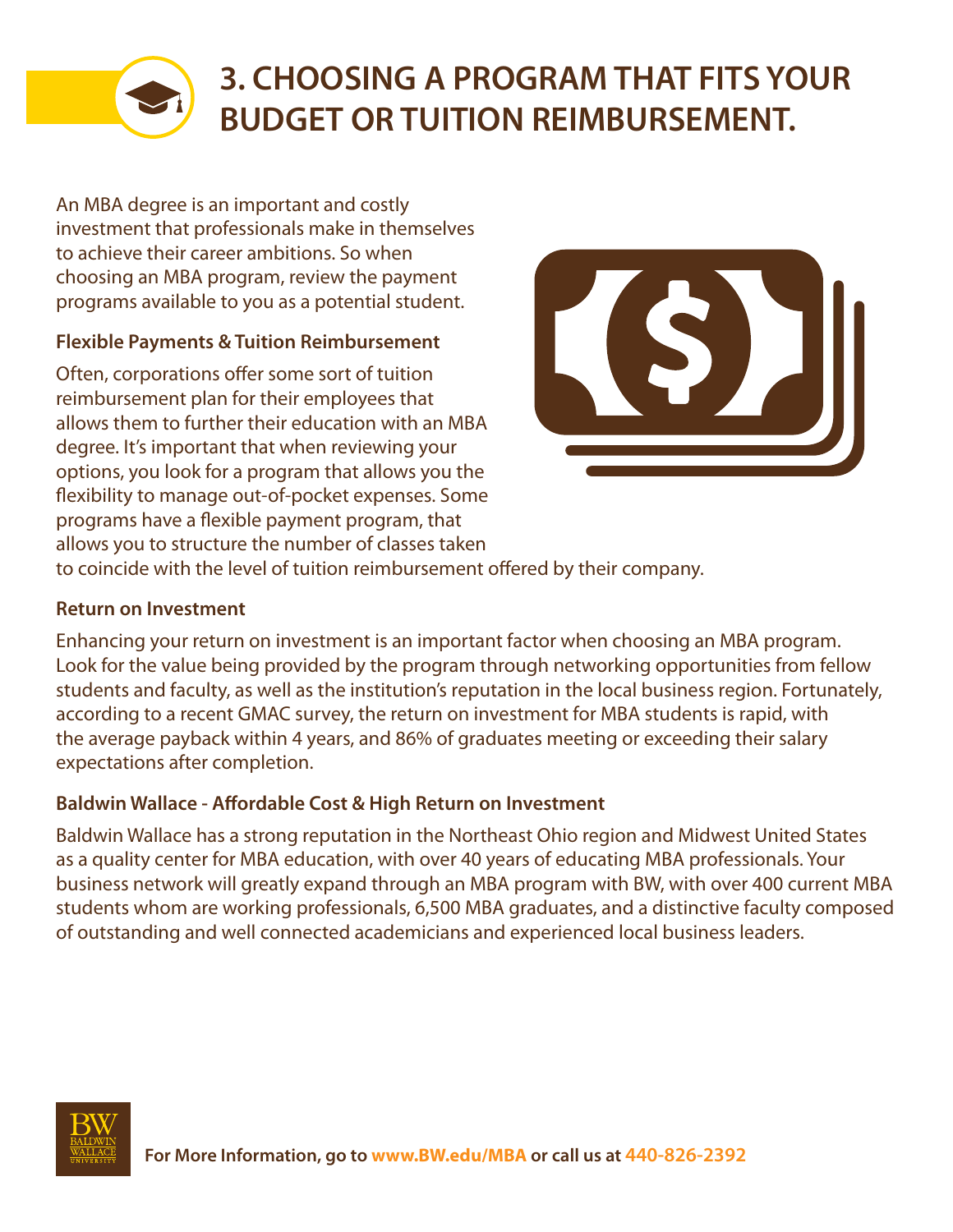## **4. CHOOSING A PROGRAM WITH FACULTY THAT CAN HELP YOU SUCCEED.**



When choosing an MBA program, the quality of the program's faculty is an important factor. The quality of faculty weighs heavily into your experience and the ability to apply what you learn to your career.

#### **A Growing Problem with MBA Faculty that YOU Must Avoid.**

Often, MBA programs are not optimized, or fully leveraged because they are focused predominantly upon research and theory. This creates a disconnect between the curriculum, and the ability of the student to apply that theory and knowledge in their own real world business environment.

#### **A Faculty Portfolio that Includes Real-World Business Experience**

When choosing an MBA program, it's important that the faculty is composed of both outstanding academicians and experienced business leaders. This diverse blend will foster a unique learning environment based on both management innovation and development, allowing you not only to gain knowledge on important theories, but also learn how to implement them in today's business environment.

#### **BWU - A Combination of Academic PHDs, Business World PHDs, & Corporate Executives**

Baldwin Wallace has concentrated on educating today's business leaders by focusing on a balanced MBA program that teaches business knowledge, theory, and application/practice. This is a unique approach, compared to those institutions that have an over-arching focus upon research and publishing. Within the MBA department, teaching is the number one priority, taking a systems approach to our students education. By taking this holistic, integrated, and strategic turn key approach, our students develop tremendous leadership skills and business acumen.

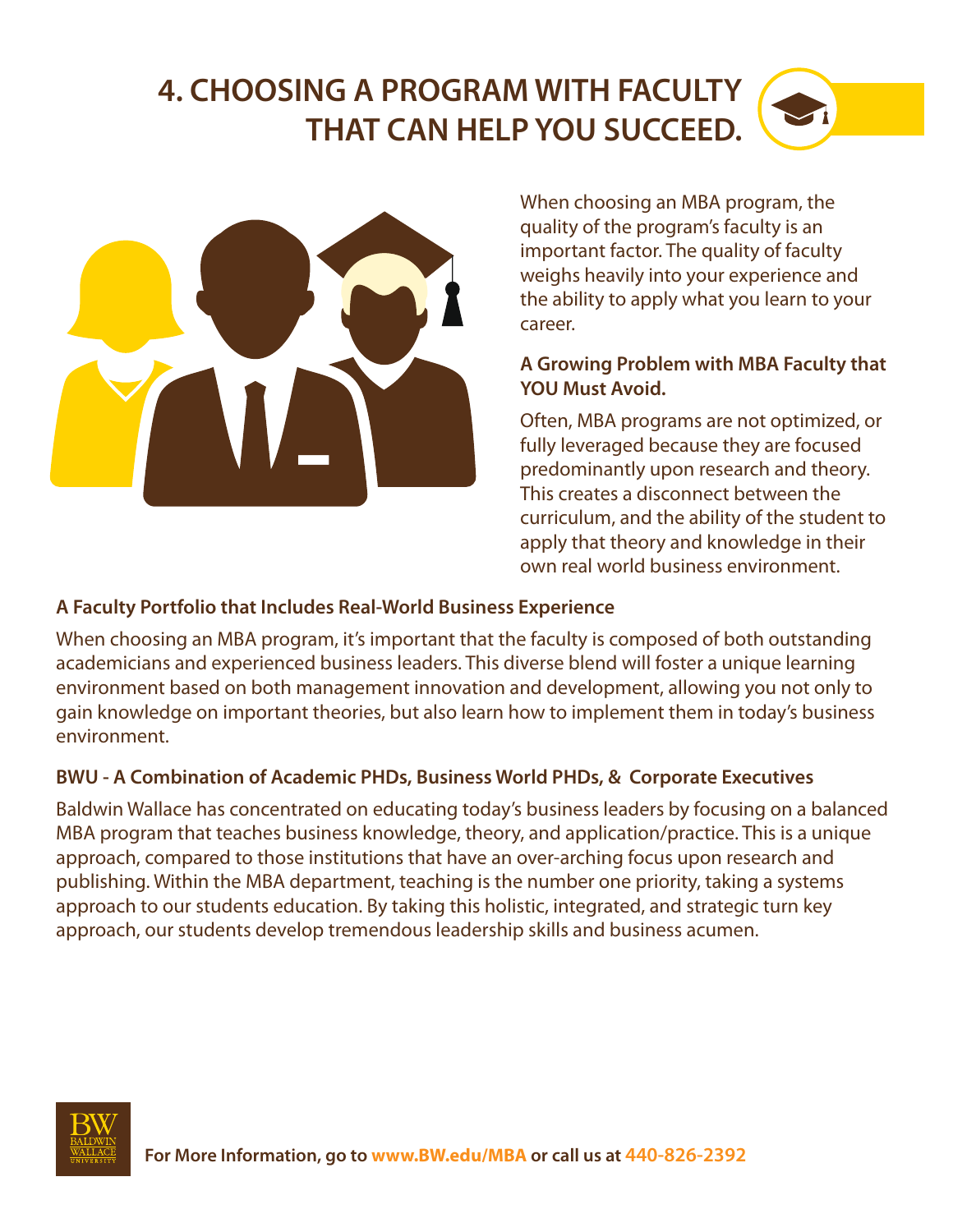### **5. Choosing a Highly Regarded Program, Connected to Regional Business Leaders & Community.**

As you weigh the factors involved in selecting an MBA program, the quality and reputation of the program are key factors to consider. It's important that you understand both the academic & professional backgrounds of the faculty who will be teaching you, and the opportunity for you to enhance your professional network & career through new connections with the business community through the faculty and your peer students.

#### **Status Check – Tips for Checking Brand Reputation**

As a prospective student, you have a number of different options available to you when choosing your MBA program. Of course, time and costs are often important considerations, but not exclusive. The reputation of the program in the business community can have a tremendous impact on your ability to achieve a high return on your investment.

Additionally, it's important to understand what level of business experience is required of students when entering

any program. An MBA program that requires that its students are working professionals enables a much more dynamic classroom environment, providing you real-world multi-functional team project opportunities enhancing your education. This format also enables you to interact with business leaders across multiple industries and companies. A program must have critical mass/size, brand image, and engaged students across the business school to attract superb faculty.

#### **Baldwin Wallace University's MBA Program – Recognized, Ranked, Admired**

Baldwin Wallace University's MBA Program has been recognized as one of the top programs in the region for many years. In fact, BWU was one of the first institutions in the region to establish an MBA program, more than 40 years ago, and remains one of the largest MBA programs in Ohio. Recently, US News and World Report ranked the BWU Hybrid MBA program the top online MBA program in Ohio. Due to this recognition and highly vaunted MBA brand, BWU attracts superb faculty members and a very strong core of MBA students who are leaders in industry.

BWU's portfolio of MBA faculty are well credentialed both academically and professionally. Thus, they teach our students not only from the theoretical perspective, but also how to apply that theory into real world practice, in many cases providing examples of implementation. BWU's MBA students are business professionals and leaders from Fortune 500 companies, emerging small start-ups, local non-profit organizations, and international businesses. This, in addition to BWU's small class sizes and numerous team projects, allows you to collaborate and network closely with business leaders representing multiple industries and professional responsibilities from across the region.